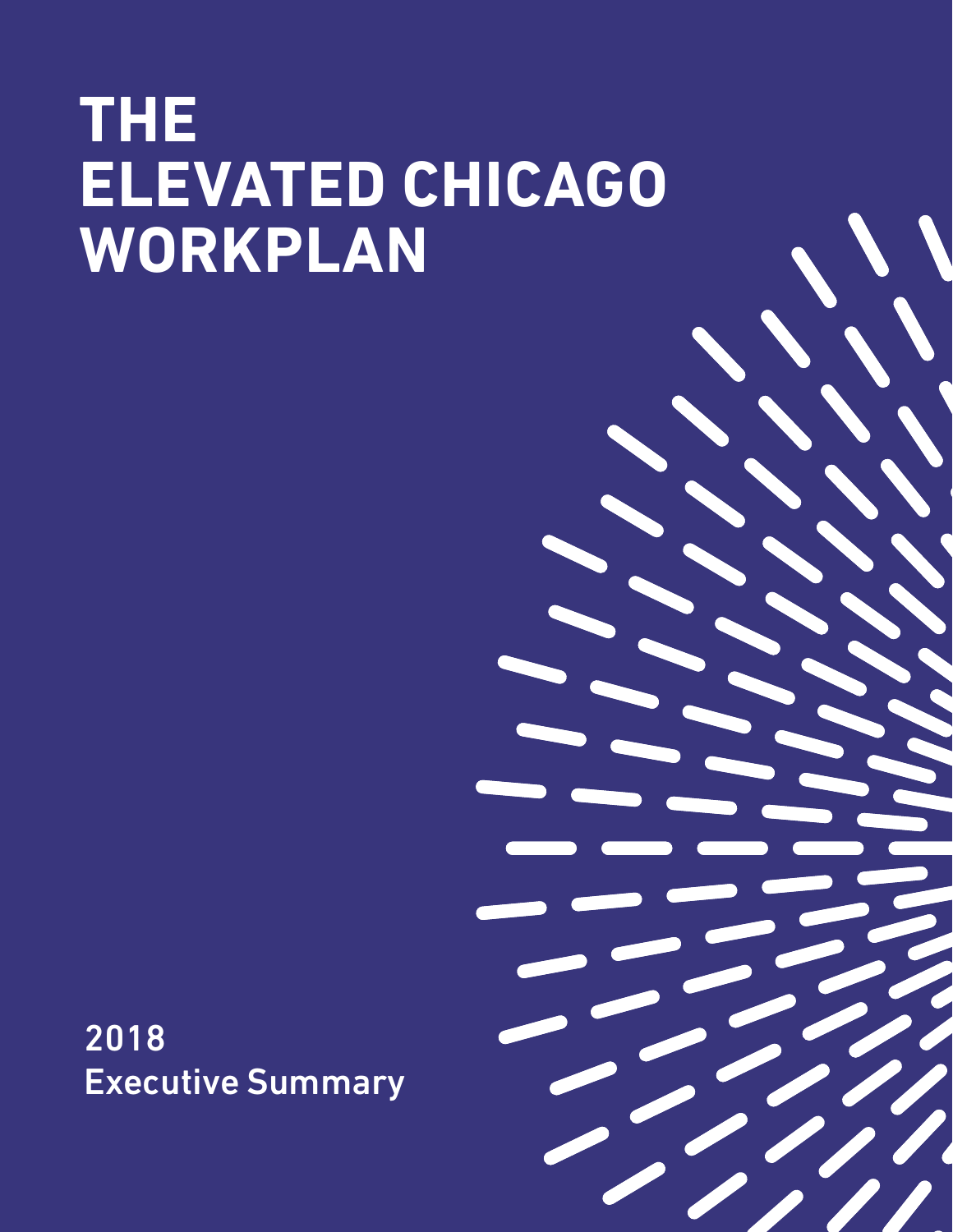

**225 N. Michigan Ave, Suite 2200 Chicago, IL 60601**

**Roberto Requejo, Program Director roberto@elevatedchicago.org 312.616.8000 x249**

**Marly Schott, Program Associate marly@elevatedchicago.org 312.616.8000 x132**

**Alex Perez, Intern alex@elevatedchicago.org**

Lead funding for Elevated Chicago is provided by the Strong Prosperous and Resilient Communities Challenge (SPARCC) — an initiative of Enterprise Community Partners, the Federal Reserve Bank of San Francisco, the Low Income Investment Fund, and the Natural Resources Defense Council, with funding support from the Ford Foundation, The JPB Foundation, The Kresge Foundation, the Robert Wood Johnson Foundation, and The California Endowment. Additional funding is provided by the Convergence Partnership, Enterprise Community Partners, JPMorgan Chase Foundation, and The Chicago Community Trust.

**ElevatedChicago.org | SparccHub.org**

#### **Elevated Chicago's Steering Committee\***

Center for Neighborhood Technology Chicago Department of Public Health Enterprise Community Partners Esperanza Health Centers Foundation for Homan Square Garfield Park Community Council IFF KLEO Community Family Life Center Latinos Progresando LUCHA Logan Square Neighborhood Association Metropolitan Planning Council Sunshine Enterprises The Chicago Community Trust **ThoughtWorks** UChicago Arts, Arts + Public Life Washington Park Development Group

A list of individuals serving on our Steering Committee and Working Groups is available at ElevatedChicago.org. *\* As of October 2018*

#### **© Elevated Chicago 2018**

This Workplan has been prepared by [Foresight Design](https://www.foresightdesign.org/)  [Initiative](https://www.foresightdesign.org/) and [Borderless Studio](https://www.borderless-studio.com/). Photographs were provided by Steering Committee partners [Sara Pooley,](https://www.sarapooley.com/) [Raquel Venado Bolanos](http://www.ruddresources.net), and [Kimberley Rudd](http://www.ruddresources.net). Graphic image support was provided by Cathy Lange.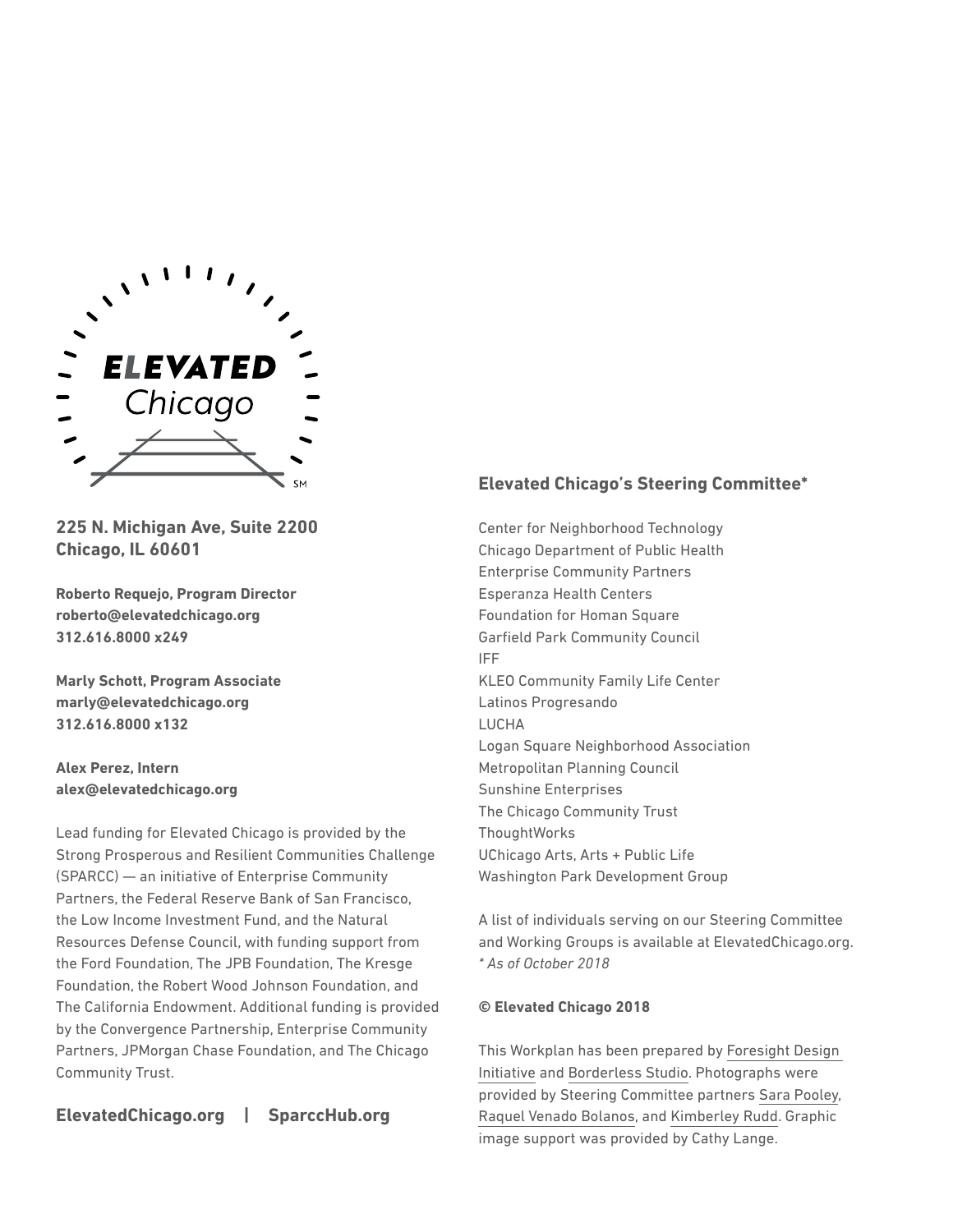## How Our Workplan Was Created

The Elevated Chicago Workplan is not the product of a planning process. It is the result of a collaborative, implementation-focused effort that brought together the 17 members of Elevated Chicago's Steering Committee and dozens of national, regional, and community partners to identify actionable priorities — many of them already in motion — advanced by four Community Tables (CT) and supported by three cross-site Working Groups (WG).

Our efforts are supported by a network of national partners and funders convened as the [Strong Prosperous](https://www.sparcchub.org/)  [And Resilient Communities Challenge](https://www.sparcchub.org/) (SPARCC) and active in another five cities across the country: Atlanta, Denver, the San Francisco Bay Area, Los Angeles, and Memphis. Locally, a Leadership Council — comprised of key decision makers and investors in Chicago's built environment — is helping advance our systems change agenda.

Elevated Chicago set out with the goal of using [equitable](http://www.elevatedchicago.org/whats-etod/)  [transit-oriented development](http://www.elevatedchicago.org/whats-etod/) (eTOD) to drive greater racial equity in the way decisions affecting Chicago's built environment are made, and to support tangible, positive changes led by community-based organizations. *Through our work, we aim to improve health, climate, and cultural indicators, with a focus on people of color.*  In doing so, we want train stations to be catalysts of development that drives resident and business retention and counteracts the current, and damaging, displacement trends affecting many neighborhoods.

Elevated Chicago partners have recognized a longstanding pattern in Chicago's neighborhood development undertakings: If residents (particularly low-income individuals and people of color) are engaged in the process, it is usually not in a way that builds their power, ownership, or capacity for future participation. Rather, resident involvement is often reactive, and solicited without providing inclusive methods and rules of engagement, clear and realistic expectations, or resources for long-term community ownership. As a result, not only is new development not often reflective of community perspectives and needs, but residents' trust in decision makers, developers, and investors (including government agencies, private developers,

corporations, and anchor institutions like hospitals and universities) is eroded, and community cohesion suffers.

To counteract these patterns, our Workplan's development process sought to leverage existing community-led neighborhood plans, capital projects, and programs; prioritize implementation over planning and visioning exercises; avoid overpromising to community members; and, whenever possible, build on existing partnerships and collaborations. Additionally, we actively sought recommendations to make future engagement in our work more authentic, inclusive, and efficient.

The result is called the Elevated Chicago Workplan, but when reviewing its contents, *the emphasis should be on the work, and not the plan.* 



Elevated Chicago organizational structure.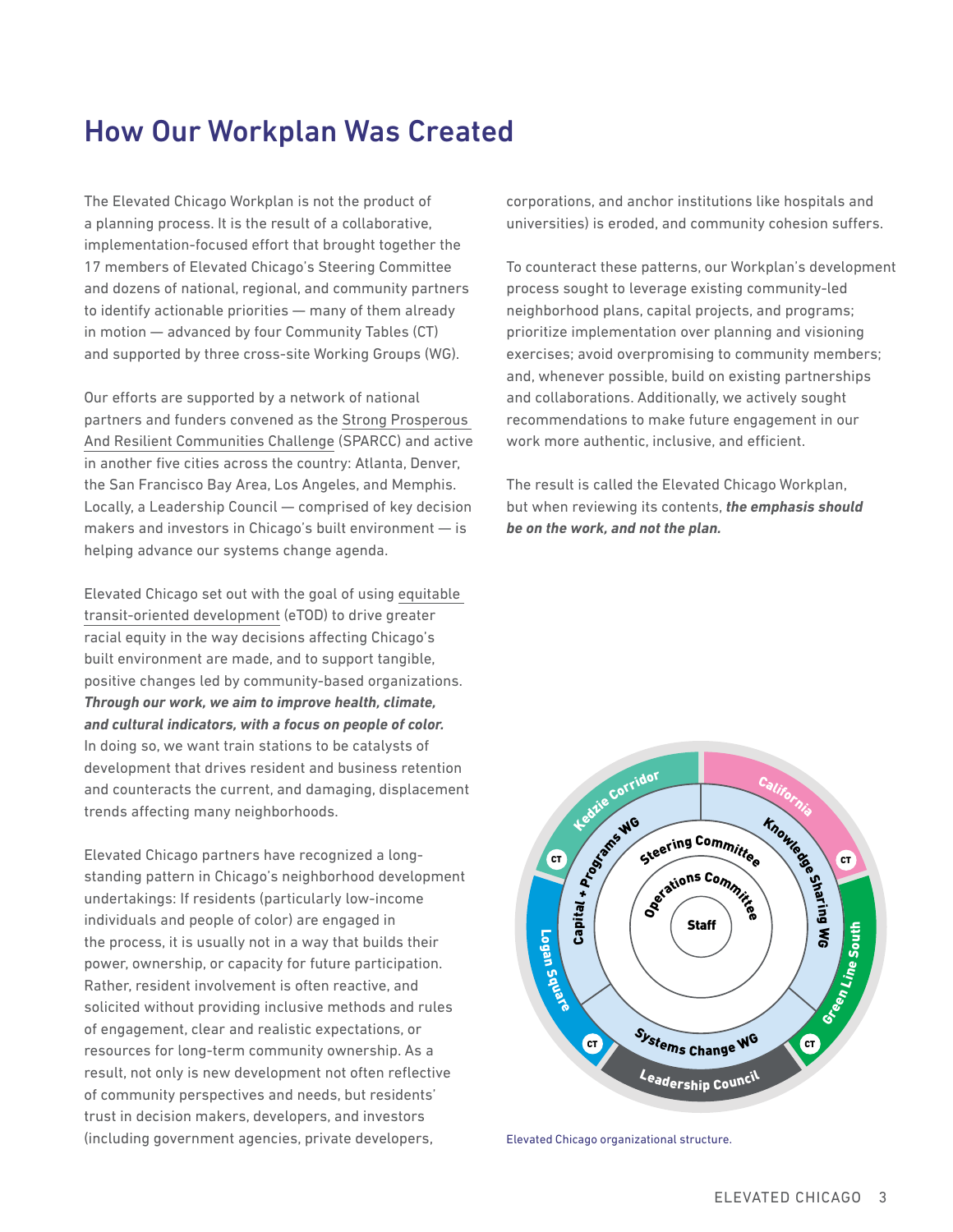# The Challenge: Displacement

The Chicago region has been recognized as one of the nation's [most segregated](http://www.metroplanning.org/work/project/33) and inequitable metropolitan areas, the result of a century of racially motivated investment, disinvestment and wealth extraction, and intentional separation of communities. For decades, our built environment (housing, transit, highways, university and healthcare campuses, etc.) was used to disconnect, exploit and segregate communities, rather than to unite us as one city. Residents still endure the legacy of these decisions — perhaps most urgently, in the form of displacement.

Between 2000 and 2015, more than 20,000 Latinos left the Logan Square community. Washington Park lost more than 2,000 Black residents — or 14% of the community's total population — during those years. They were part of the more than 200,000 African Americans who left the Chicago area during that period of time.

Displacement of people of color has emerged as one of the most pressing racial equity problems affecting the places where we live, work, and play. It has at least two dimensions:

#### 1. *Displacement triggered by Gentrification.*

In neighborhoods with accelerated real estate markets, people of color — especially those with lower incomes — are displaced by development that causes rents and property taxes to rise, making neighborhoods unaffordable for local residents and businesses.

#### 2. *Displacement triggered by Disinvestment.*

In other neighborhoods, historic patterns of racialized disinvestment are causing depopulation and displacement, particularly of African American residents, who leave their neighborhoods and relocate, sometimes outside of the city or state, in search of greater safety and access to opportunities and services.

According to [data](https://www.housingstudies.org/research-publications/publications/Mapping-Displacement-Pressure-in-Chicago/) from the Institute for Housing Studies at DePaul University — an Elevated Chicago partner — all of the communities where Elevated Chicago is currently working have experienced these trends, and are vulnerable to further displacement. Displacement produces, and is exacerbated by, low indicators in health, climate resilience, and cultural vitality. Perhaps the starkest of them is average life expectancy, which in some majority-African American communities can be more than 15 years lower than in majority-white communities.

Displacement of people of color is not only affecting Chicago. Nationwide, a coalition of national funders and partners, as well as regional and community leaders have joined forces to address urban displacement caused by major new infrastructure investments and disinvestment. The Strong Prosperous And Resilient Communities Challenge is a three-year, \$90 million initiative that is empowering communities to ensure that major new investments being made in infrastructure, transit, housing, and health make cities and communities places where everyone thrives. SPARCC is supporting Elevated Chicago, and the efforts of other multi-sector collaboratives in Atlanta, Denver, Los Angeles, Memphis, and the San Francisco Bay Area.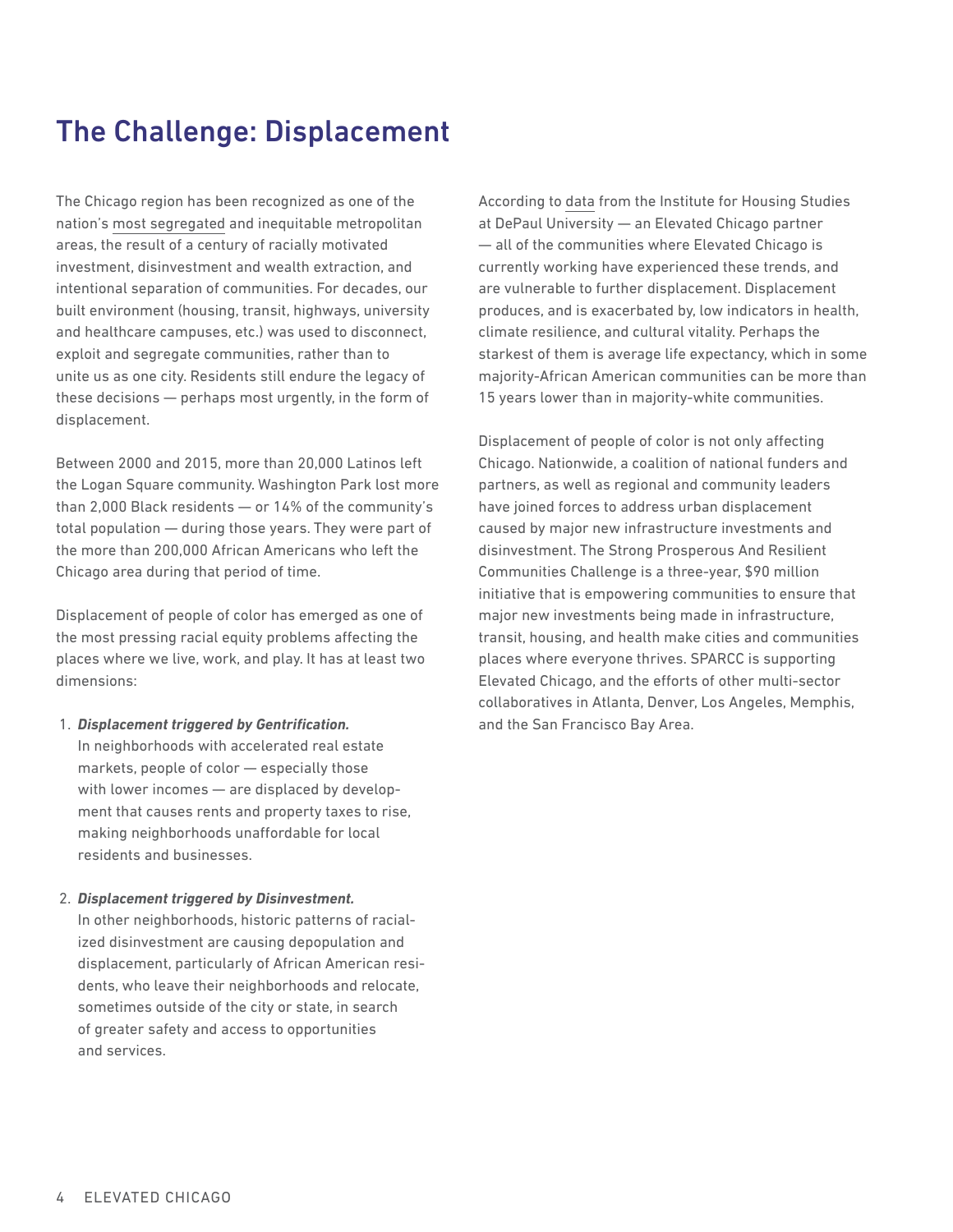# The Driver of Change: eTOD

#### **Equitable Transit-Oriented Development**

Major institutions and decision makers have begun to recognize and address the inequities caused and reinforced by Chicago's built environment. New catalytic efforts like the City of Chicago's [Neighborhood](https://www.cityofchicago.org/city/en/depts/dcd/supp_info/neighborhood-opportunity-fund0.html)  [Opportunity Fund](https://www.cityofchicago.org/city/en/depts/dcd/supp_info/neighborhood-opportunity-fund0.html), [Catalyst Fund,](https://chicatalystfund.com/) and [Healthy Chicago](https://www.cityofchicago.org/city/en/depts/cdph/provdrs/healthychicago.html)  [2.0 Plan](https://www.cityofchicago.org/city/en/depts/cdph/provdrs/healthychicago.html) — as well as the [Health in All Policies resolution](https://www.cityofchicago.org/content/dam/city/depts/cdph/CDPH/HealthInAllPoliciesReport_08012017.pdf) — represent the City's growing prioritization of racial equity concerns, including addressing inequitable neighborhood development and social determinants of health. Additionally, the Chicago Metropolitan Agency for Planning has made inclusive growth a focus in [ON](http://www.cmap.illinois.gov/onto2050)  [TO 2050](http://www.cmap.illinois.gov/onto2050), its next regional plan; the 83-year old planning and policy organization Metropolitan Planning Council has sponsored a [groundbreaking study](https://www.metroplanning.org/uploads/cms/documents/cost-of-segregation.pdf) on the economic impact of segregation in Chicago, and a [roadmap](https://www.metroplanning.org/uploads/cms/documents/cost-of-segregation-roadmap.pdf) for equity and inclusion; and The Chicago Community Trust is placing race and equity at the center of its work.

Transit-oriented development (TOD) represents an opportunity for these policies and investments to coalesce at the neighborhood level. Passed in [2013,](https://pic.datamade.us/chicago/document/?filename=SO%202013-5995&document_url=http://ord.legistar.com/Chicago/attachments/2e12405f-10c8-4835-a8d4-460a9c1eec4c.pdf) and updated in [2015](https://www.cityofchicago.org/city/en/depts/mayor/press_room/press_releases/2015/july/mayor-emanuel-introduces-transit-oriented-development-reform-ord.html) and [2018](https://www.cityofchicago.org/city/en/depts/mayor/press_room/press_releases/2018/june/TransitOrientedDevelopment.html), the City's TOD ordinance enables and incentivizes higher density of walkable housing, businesses, and other amenities in the ½ mile radius around transit assets. While TOD is a healthier and more sustainable way of building cities than auto-oriented development, in traditional, market-driven development, TOD can be a driver of displacement, reducing a neighborhood's affordability and resulting in advantages that cannot be enjoyed by existing and long-time residents. TOD can also bypass entire communities that have quality transit infrastructure in place, but receive little or no attention from anchor institutions, developers, and traditional public and private investors.

*If planned and implemented inclusively and intentionally, equitable transit-oriented development (eTOD) is a driver of positive transformation,* ensuring that a more vibrant, prosperous, healthy, and resilient community, connected to opportunities throughout the city and region, may be enjoyed by all residents, and in particular, by low-income communities and residents of color — who stand to gain the most from greater prosperity and connectivity.

Elevated Chicago is leveraging eTOD to transform not only what we build in communities, but also how we build it, in order to promote more equitable decisions about the built environment in the Chicago region. Its aims include more inclusive, transparent decision making; greater community power and participation; healthier, more equitable, and climate resilient neighborhoods; and a regional development agenda that prioritizes multiple bottom lines.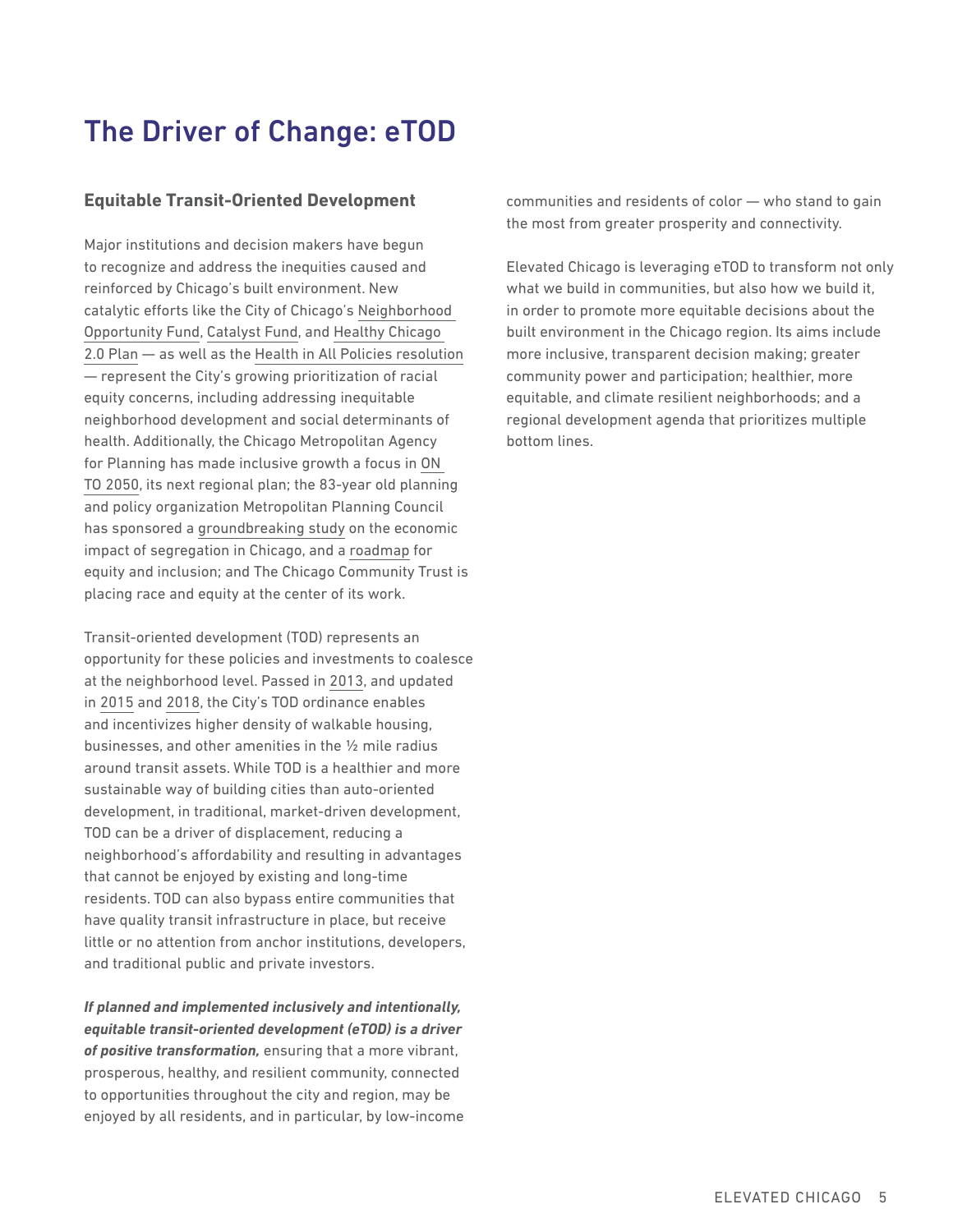# Elevated Chicago eHubs

Elevated Chicago strives to concentrate investments within its eHubs, the ½ mile radius circles around seven Chicago Transit Authority stations, located in four geographies. These eHubs represent Chicago's diversity of market conditions, demographics, and catalytic assets. Each of these geographies is connected to Elevated Chicago by a Community Table comprised of Steering Committee members, community-based partners with projects and programs in the eHubs, and other neighborhood stakeholders.

#### **Green Line South**

The Green Line South Community Table is represented in the Steering Committee by [KLEO Community Family](http://thekleocenter.org/)  [Life Center](http://thekleocenter.org/), [Sunshine Enterprises,](https://sunshineenterprises.com/) [UChicago Arts,](https://arts.uchicago.edu/artsandpubliclife)  [Arts + Public Life,](https://arts.uchicago.edu/artsandpubliclife) and [Washington Park Development](https://etod.cnt.org/Developing-eTOD-Incrementally-in-Washington-Park.php)  [Group](https://etod.cnt.org/Developing-eTOD-Incrementally-in-Washington-Park.php). Additional partners have included [Blacks In](https://twitter.com/naomidavisbig)  [Green,](https://twitter.com/naomidavisbig) [Neighborhood Housing Services,](https://www.nhschicago.org/) [Preservation of](http://www.poah.org/)  [Affordable Housing,](http://www.poah.org/) [UChicago Office of Civic Engagement,](https://civicengagement.uchicago.edu/) and [XS Tennis](https://xstennis.org/). They have come together to articulate a vision for development without displacement using an EcoDistrict model. The Table includes the eHubs at 51st St, Garfield Boulevard, and Cottage Grove. These locations include portions of the Bronzeville, Washington Park, and Woodlawn neighborhoods — predominately African American communities that have witnessed chronic disinvestment, but also contain rich histories and assets, including artistic and cultural institutions, resident organizers, business incubators, and anchor institutions like the University of Chicago and the forthcoming Obama Presidential Center.

#### **Pink Line – California**

The Pink Line California eHub is located in the Marshall Square area of the broader Little Village neighborhood, a predominately Latina/o and immigrant community facing potential development pressure and future displacement from the accelerated market of Pilsen to the east and the "rails to trails" El Paseo project to the south. The Community Table is organized through the [Marshall](https://msresourcenetwork.wordpress.com/)  [Square Resource Network,](https://msresourcenetwork.wordpress.com/) and represented in Elevated Chicago's Steering Committee by [Esperanza Health](http://www.esperanzachicago.org/) 

[Centers](http://www.esperanzachicago.org/) and [Latinos Progresando](https://latinospro.org/). They are partnering with [Enlace](http://www.enlacechicago.org/), [Open Center for the Arts](http://www.opencenterforthearts.org/), [Taller de José,](https://tallerdejose.org/) and others to build upon the neighborhood's strong culture of entrepreneurship and established social service and healthcare agencies, in order to present a vision for local ownership of assets and community wellbeing.

#### **Kedzie Corridor**

The Kedzie Corridor Community Table brings together two eHubs and two communities — the Green Line's Kedzie eHub in Garfield Park, and the Blue Line's eHub at Kedzie-Homan in the Homan Square area of broader North Lawndale. Both are predominately African American communities that have witnessed population loss from disinvestment. Represented in Elevated Chicago's Steering Committee by [Garfield Park Community Council](http://www.gpcommunitycouncil.org/index.html) and the [Foundation for Homan Square](http://www.homansquare.org/about/foundation-for-homan-square/), they share a commitment to resident retention, ownership, and healthy, green community development. They are partnering with [IFF](https://www.iff.org/), [North Lawndale Community Coordinating](https://nlcccplanning.org/)  [Council](https://nlcccplanning.org/), [School of the Art Institute of Chicago](http://www.saic.edu/), and others, to leverage their considerable existing assets, which include dynamic platforms for resident engagement, a community-led climate change and sustainability agenda supported by the City, an emerging arts and culture scene, and a strong network of education and social service organizations.

#### **Blue Line – Logan Square**

The Blue Line's Logan Square stop is located in one of the city's fastest growing real estate markets, whose established residents, predominately Latina/o families, are experiencing rapid displacement. Current, marketdriven TOD projects have contributed to these challenges, creating housing that is inaccessible to longtime community members. Represented in the Steering Committee by [Logan Square Neighborhood Association](http://www.lsna.net/index.html), [LUCHA](https://lucha.org/), and [ThoughtWorks](https://www.thoughtworks.com/), they have partnered with the [Center for Changing Lives](https://cclconnect.org/) and other community members to build a collective campaign to address displacement, employing their skills for resident organizing, affordable housing advocacy, and meaningful community engagement.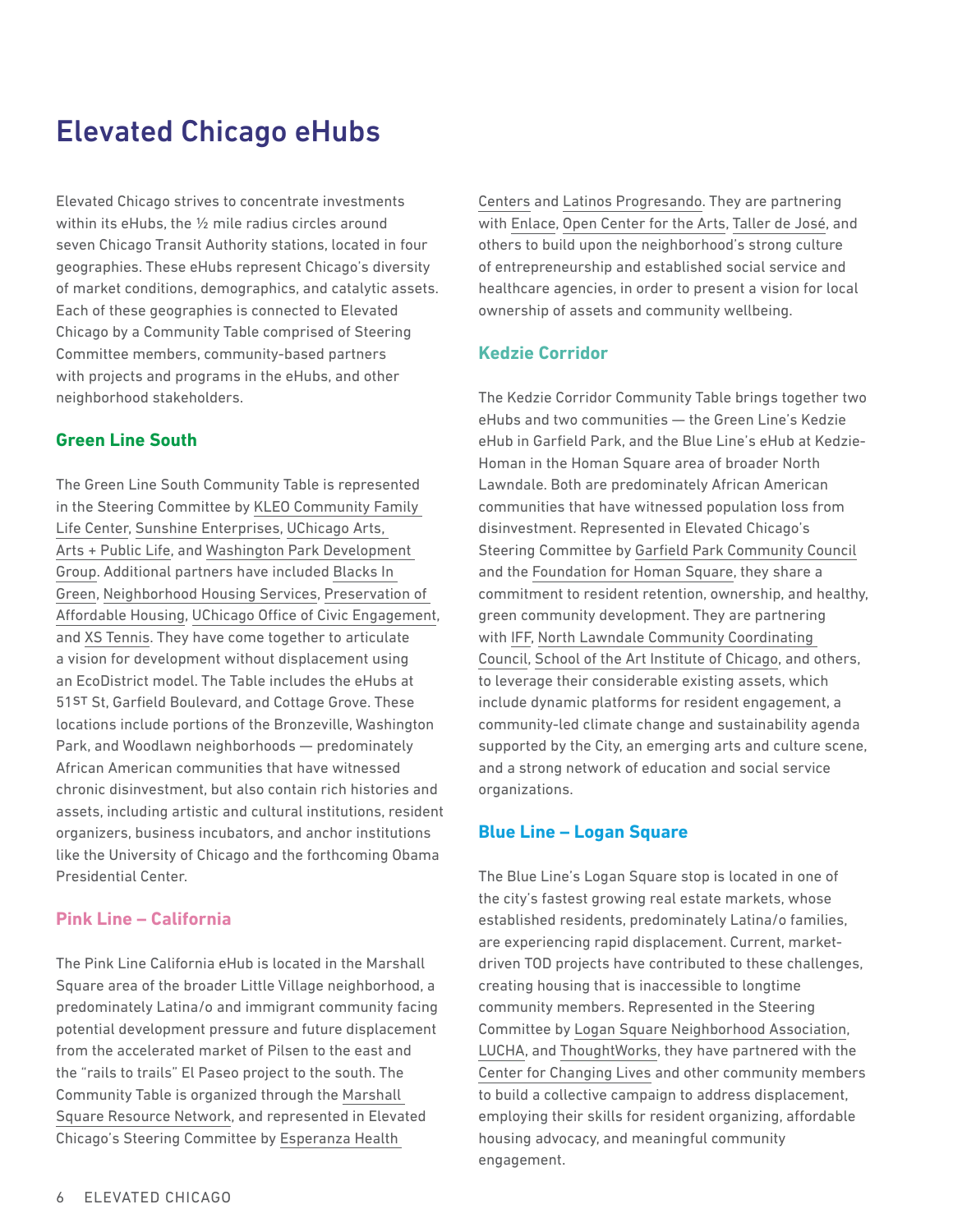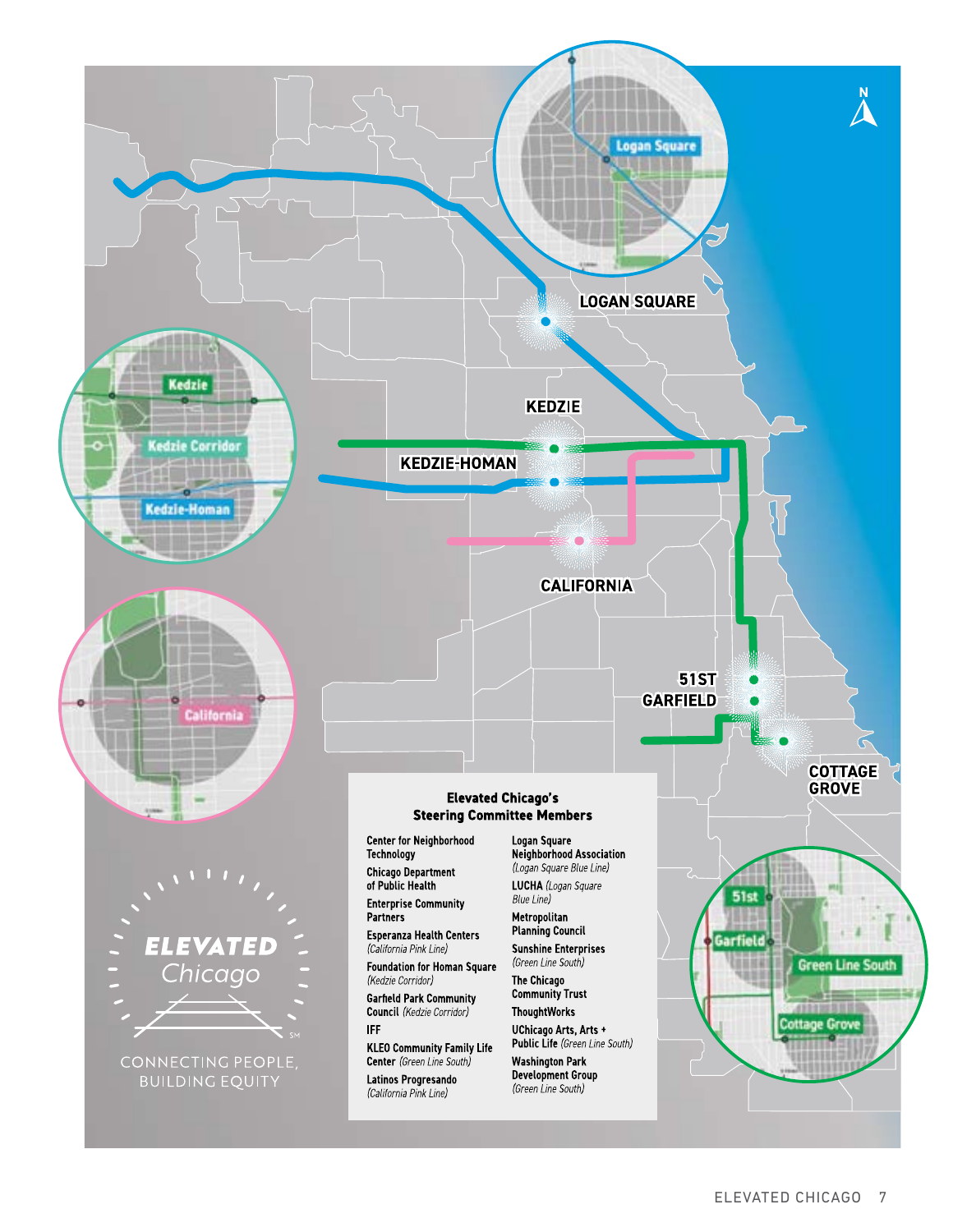# Workplan Themes

Ultimately, Elevated Chicago seeks to use a collaborative, multi-sectoral approach to eTOD to drive fundamental systems change toward greater racial equity in the built environment in neighborhoods, citywide, and regionally. Elevated's partners are pursuing visionary change across three interrelated themes: *People, Place, and Process*.

The Elevated Chicago Workplan presents a detailed platform within each of these themes, including an assessment of current challenges, opportunities, and assets to build from, supported by stories from community partners; a vision for the change that will occur as the result of Elevated's work; and priorities: the projects, actions, and investments that will help bring this vision to fruition. The full Workplan can be found at *ElevatedChicago.org*.



 "Ownership is where you begin to feel like you are now a part of something. You are now shaping your own destiny and helping to rebuild your community."

 *— Kevin Sutton, Foundation for Homan Square* 

#### **People**

Efforts within this theme focus on neighborhood residents and business owners, particularly those within the ½ mile radius of each station, and/or others with a close relationship to this area, for example, as participants in community programs, regular visitors, or daily commuters.

Elevated Chicago envisions authentic, inclusive, and effective community engagement, power, and ownership, and increased resident capacity to participate in built environment decision making, advocacy, and mutual education with decision makers and investors. *Strategies include capacity building; fostering local ownership, including of land, homes, and businesses, as well as a broader sense of community ownership of public spaces and neighborhood assets; and amplifying resident power.* 

For example, a cross-site "Hearts & Minds" campaign, initially envisioned at the Logan Square Blue Line eHub, will promote awareness about displacement and foster more positive relationships between longtime and current residents, while supporting resident and business retention across all Elevated Chicago's eHubs. Ongoing services provided by Elevated Chicago's partners (e.g. homeowner assistance and foreclosure mitigation, immigration law, etc.) are helping meet residents' immediate needs and enable civic participation. At multiple sites, organizations are building the capacity of residents to provide informed feedback on zoning, anchor institution hiring policies, and other community development decisions, with partners like LUCHA and Logan Square Neighborhood Association paying special attention to youth engagement. Two business incubators proposed for the Green Line South eHubs, and entrepreneurial counseling led by [Accion Chicago](https://us.accion.org/) in collaboration with Garfield Park Community Council at the Kedzie Green Line eHub, are promoting ownership of businesses by current and longtime residents. And the Logan Square Blue Line eHub is pursuing an innovative collective land ownership model that has the potential to be expanded across sites.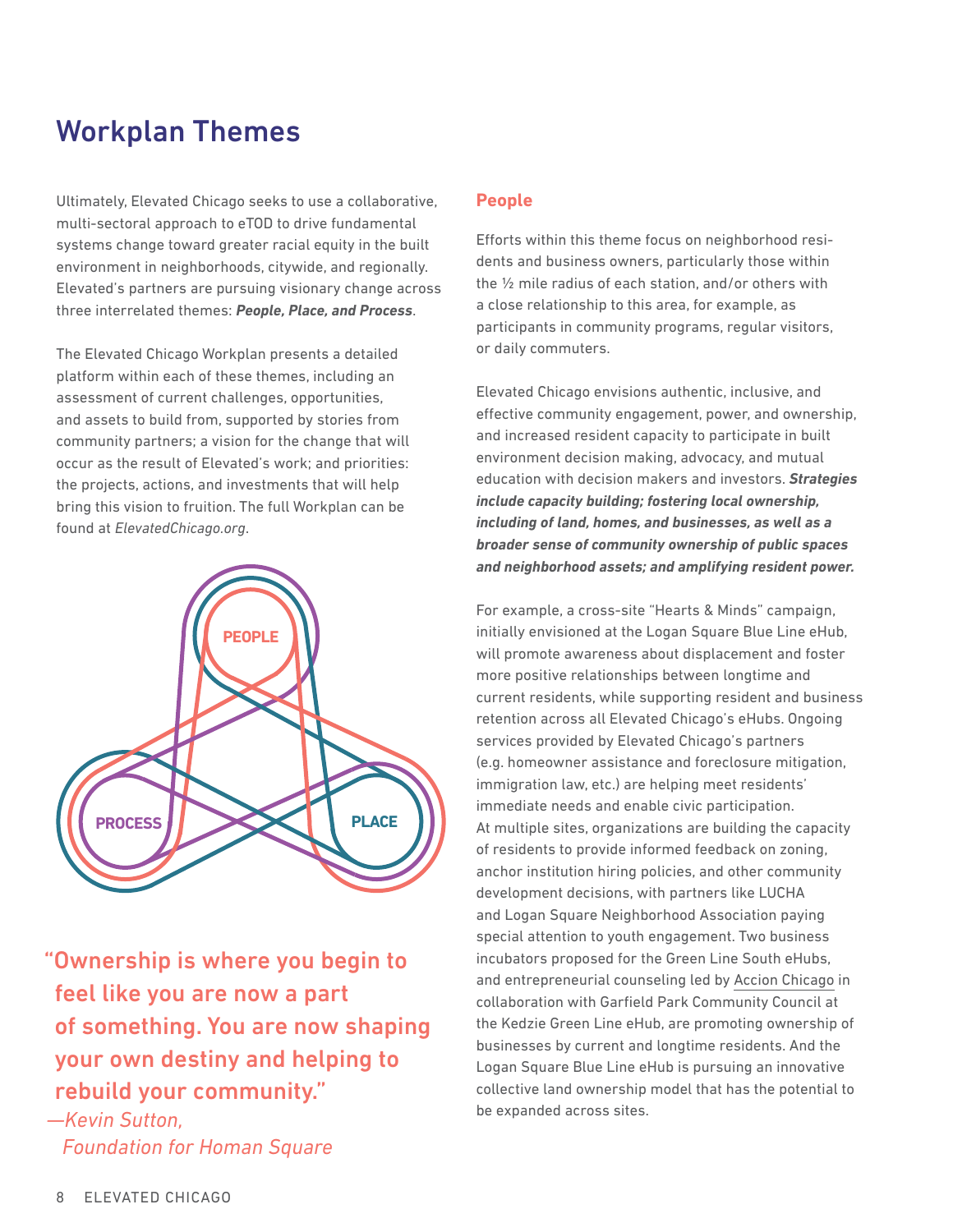# Workplan Themes

#### **Place**

This theme addresses the built environment in the ½ mile radius of each station.

Elevated Chicago envisions vibrant neighborhoods, where the built environment and infrastructure drive equitable outcomes for health, climate, and cultural resilience. *Strategies include the creation of accessible green space and infrastructure for health and climate resilience; transit-oriented community spaces that enable resident engagement and cultural vibrancy; and healthy, green affordable housing.* 

For example, Cultural and Climate Resiliency projects have been implemented in the Kedzie/ Homan, Logan Square, California, and 51st St eHubs bringing together artists, environmental experts, and community to install art and green infrastructure, such as bioswales, community gardens, and trees. These projects will be expanded and integrated in an [EcoDistrict](https://www.cnt.org/projects/ecodistricts) model. Elevated Chicago's pipeline of inspiring capital projects includes efforts as diverse as the Latinos Progresando Community Center — a dynamic space that will provide legal, health, cultural, and other services to residents at the Pink Line California eHub; the redevelopment of the [Overton School](https://openhousechicago.org/sites/site/overton-business-technology-incubator-overton-school/) into an incubator for small businesses and neighborhood entrepreneurs in the 51ST eHub; the [C40 development,](https://www.cityofchicago.org/city/en/depts/dcd/supp_info/c40-reinventing-cities-competition.html) which will provide affordable, environmentally sustainable housing in the Kedzie Corridor; and a number of interrelated affordable housing solutions in the Logan Square eHub.

### "Instead of saying opportunity is coming, we need to say opportunity is already here."

 *— Shandra Richardson, Sunshine Enterprises*

#### **Process**

This theme targets built environment decision makers and investors in the public, private, and civic sectors.

Elevated Chicago envisions equitable, responsive, transparent decision making and investment, as part of a regional agenda for just, healthy, and climate resilient communities. *Its priorities for decision makers' processes include providing meaningful community engagement and ownership models; the systematic adoption of a shared Diversity, Equity, and Inclusion (DEI) framework; a retention-focused policy agenda that embraces eTOD, climate resilience, and social determinants of health as core elements; and the systematic increase in capital availability and responsiveness to communities, including a streamlined coordination of existing capital sources.* 

For example, the [Corridor Development Initiative](http://www.metroplanning.org/work/project/30/subpage/3?utm_source=%2fcdi&utm_medium=web&utm_campaign=redirect&RedirectReferrer=https%3a%2f%2fwww.google.com%2f) (CDI) model of community engagement has been successfully tested in the 63RD/Cottage eHub, to involve residents in transforming the vacant Washington Park National Bank Building. Elevated Chicago partners are working with SPARCC partners to develop a set of DEI trainings and tools, including a capital screen and survey to be used with all Elevated Chicago-sponsored projects in order to assess their impact on health, climate resilience, racial equity, and displacement. Through its Leadership Council — composed of city and regional leaders from government agencies, anchor institutions, and the private sector — Elevated Chicago will advocate for the holistic adoption of these and other recommendations by decision makers and investors in the community development sector.

 "Everything we do looks at who is most impacted by the problems we see. We make sure they are at the

table when we make decisions."  *—Christian Diaz, Logan Square* 

*Neighborhood Association*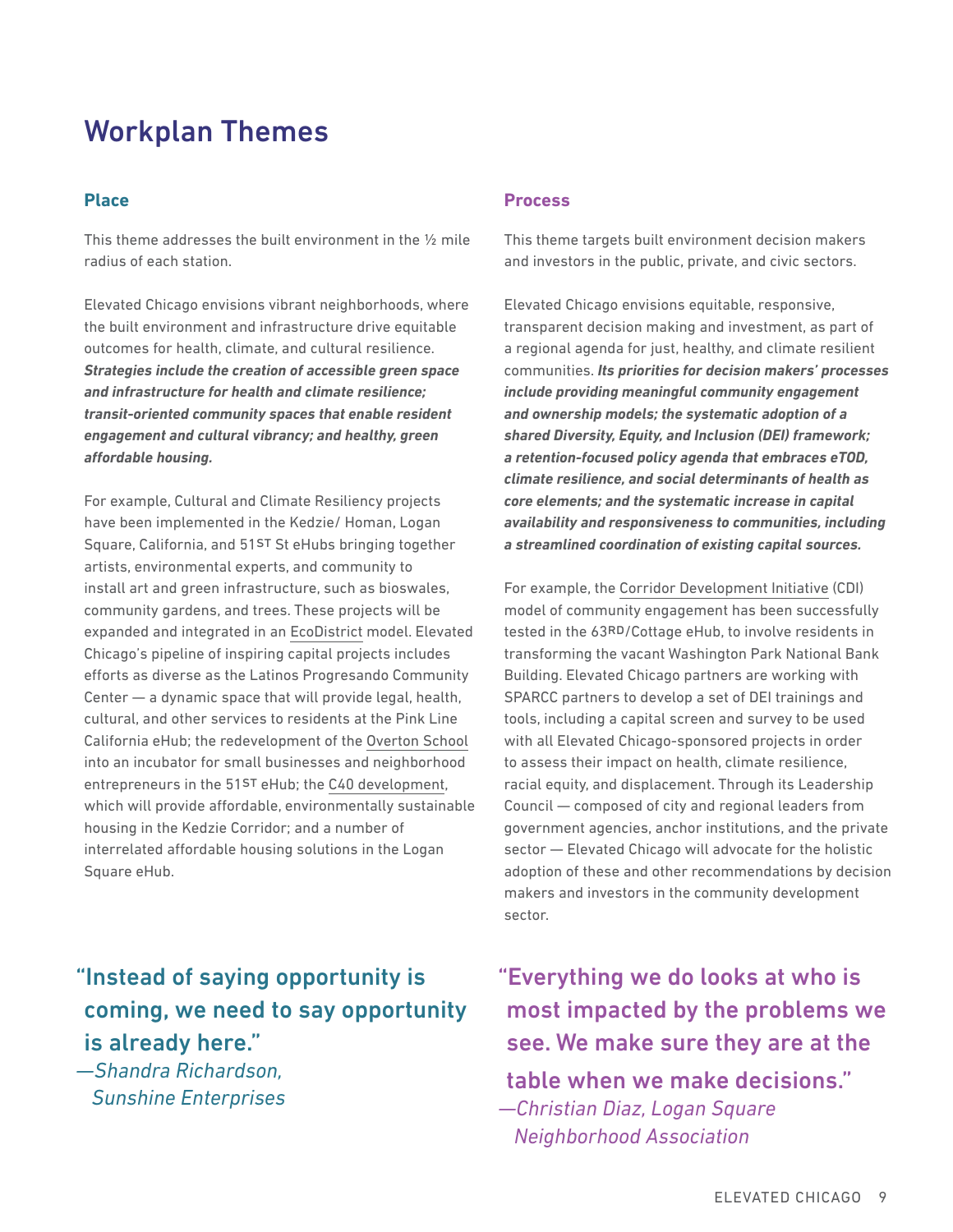# Indicators

Elevated Chicago's goals are ambitious and its methods innovative. Measurement and evaluation are essential to track effectiveness, and to extract and share successful approaches with the broader community development sector and beyond.

The following high-level indicators will serve as aspirational goals to guide project implementation, and inform future evaluations of implementation quality and impact. Racial equity is embedded in the measurement of all indicators, by looking specifically at their values for people of color, as compared with white residents and/or population averages.

The full Workplan contains a list of metrics for assessing these indicators. Some may see progress within Elevated Chicago's three-year timeline that is directly attributable to its partners' work. Others will serve as "guiding stars" to ensure faithfulness to the undertaking's vision. These indicators will also be used to shape innovative

data collection and research projects that aim to better understand citywide and regional trends. They will inform not just Elevated Chicago's work, but also that of the region's decision makers and investors.

The indicators and metrics have been developed by Elevated Chicago's Knowledge Sharing Working Group, which is co-chaired by the [Chicago Department of](https://www.cityofchicago.org/city/en/depts/cdph.html)  [Public Health](https://www.cityofchicago.org/city/en/depts/cdph.html) and UChicago Arts, Arts + Public Life, and includes data experts like the [Center for](https://www.cnt.org/)  [Neighborhood Technology](https://www.cnt.org/), the [Institute for Housing](https://www.housingstudies.org/)  [Studies at DePaul University,](https://www.housingstudies.org/) the [Chicago Metropolitan](http://www.cmap.illinois.gov/)  [Agency for Planning](http://www.cmap.illinois.gov/), and the [Federal Reserve Bank](https://www.chicagofed.org/)  [of Chicago](https://www.chicagofed.org/), among others, as well as communications and storytelling experts like [Rudd Resources](https://ruddresources.net/). Going forward, their expertise will be embedded across every aspect of Elevated Chicago's work, to build the research, evaluation, and data capacity of all partners, including support for the Community Tables in identifying and pursuing their own metrics for success.

| <b>People</b>  | Increased collaboration/cohesion<br>Increased participation in built environment decision making<br>Increased participation in cultural programming<br>Increased capacity for advocacy/to influence decision makers<br>Increased ownership of homes, businesses, land, and other assets                                                                                                                                                 |
|----------------|-----------------------------------------------------------------------------------------------------------------------------------------------------------------------------------------------------------------------------------------------------------------------------------------------------------------------------------------------------------------------------------------------------------------------------------------|
| <b>Place</b>   | Improved health/economic equity outcomes for residents of color<br>Decreased displacement of people of color<br>Decreased climate vulnerability in communities of color<br>Increased access to and appreciation for transit assets<br><b>Increased cultural resiliency</b>                                                                                                                                                              |
| <b>Process</b> | More meaningful community engagement/ownership in built environment decisions<br>More transparent decision making and implementation processes<br>Adoption of racial equity principles and priorities across the full built environment<br>decision-making system<br>Greater availability of capital for low income communities/communities of color<br>Greater prioritization of affordability and retention in policies and practices |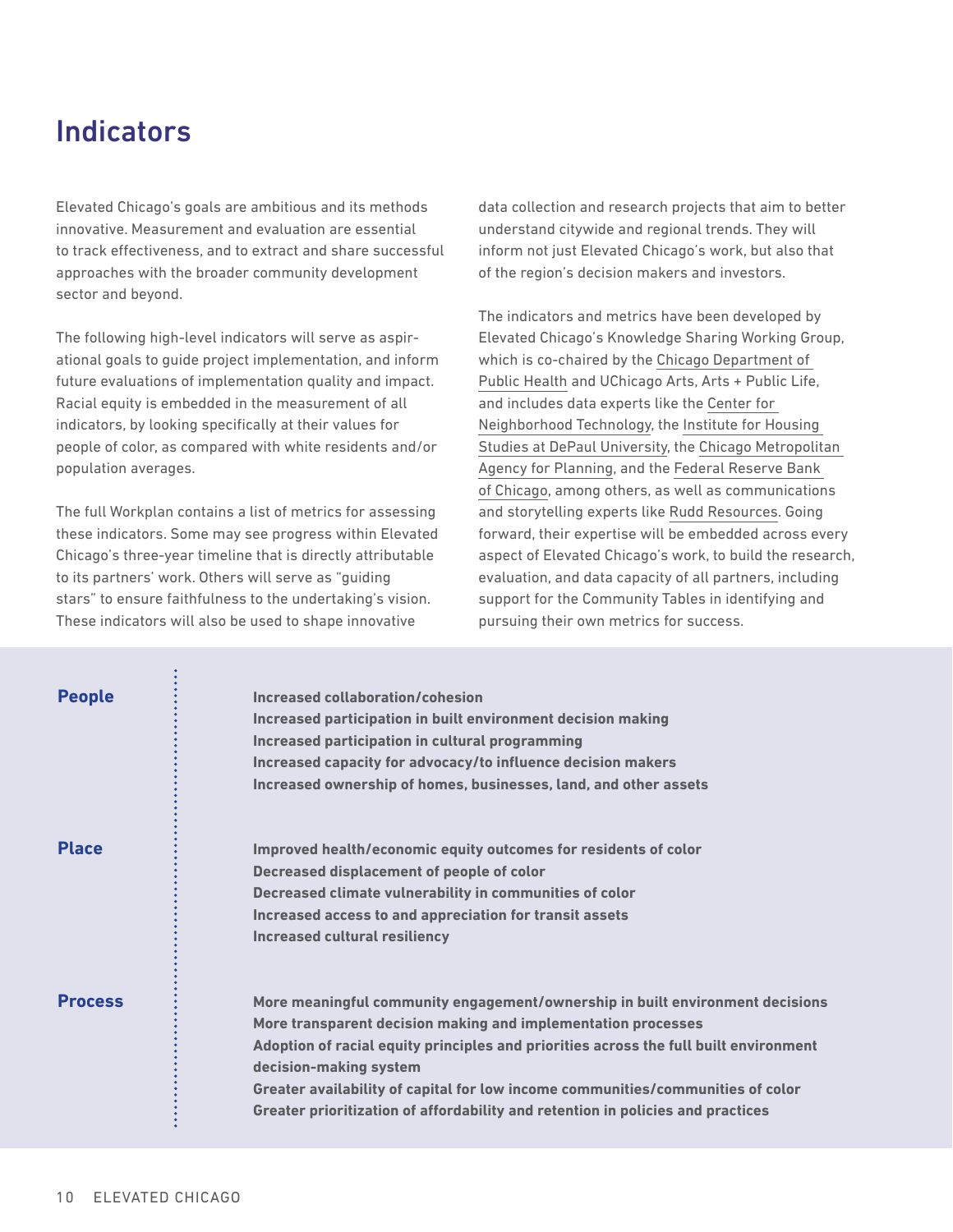

Pictured immediately above: Steering Committee members and proxies meeting at 345 Art Gallery. Clockwise from left: LaShone Kelly, Garfield Park Community Council; Megan Cunningham, Chicago Department of Public Health; Elize Zelechowski, ThoughtWorks; Christian Diaz, Logan Square Neighborhood Association; Andy Geer, Enterprise Community Partners; Sawyer Middeleer, Metropolitan Planning Council (Research Assistant); Kendra Freeman, Metropolitan Planning Council; Joanna Trotter, The Chicago Community Trust; Rosa Ortiz, Enterprise Community Partners; Kevin Sutton, Foundation for Homan Square; Corry Williams (345 Art Gallery owner); Mike Tomas, Garfield Park Community Council; Ethan Daley, Sunshine Enterprises; Marly Schott (Program Associate); Roberto Requejo (Program Director); Alex Perez (Intern); Juan Carlos Linares, LUCHA; and Lori Berko, UChicago Arts, Arts + Public Life

Steering Committee members not pictured in bottom image: Vickie Lakes-Battle, IFF; Ghian Foreman, Washington Park Development Group; Luis Gutierrez, Latinos Progresando; Dan Fulwiler, Esperanza Health Centers